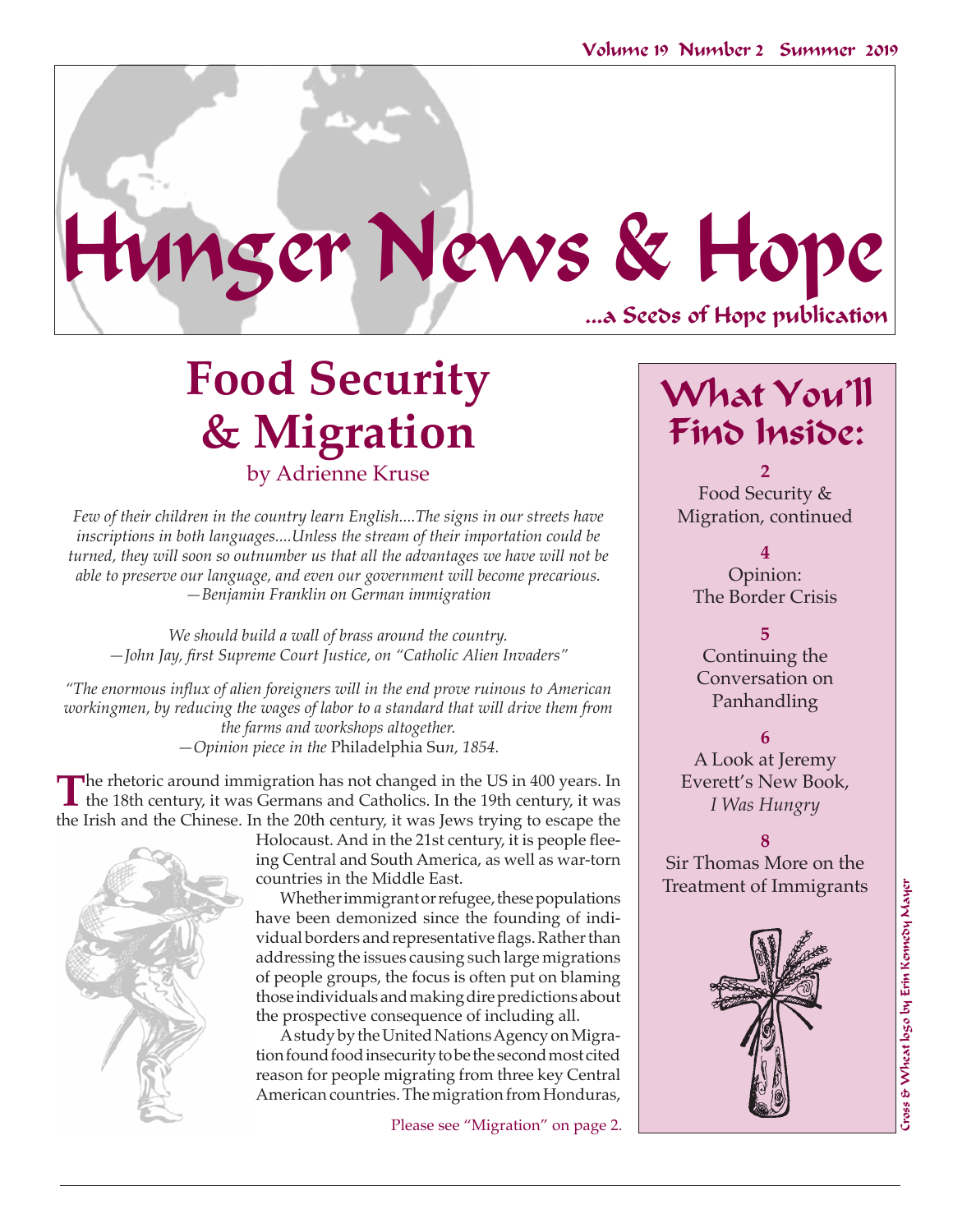### **Migration,**  *continued from page 1*

El Salvador and Guatemala has increased steadily since 2010, with adverse and changing climate conditions said to have heavily affected the three countries' agriculture.

The struggle for food does not end once these groups immigrate. Several barriers contribute to immigrants experiencing varying degrees of food insecurity after migrating to the US. A study by the US Department of Health and Human Services cites several contributing factors to food insecurity, including language barriers, complexity in applying for programs, transportation issues and a general climate of fear and mistrust.

The burden is often higher for mixed-status families and refugees. Though refugees qualify for a large range of services and benefits, the programs are often geared towards Spanish-speaking immigrant populations. Many refugees do not speak English or Spanish and have difficulty in applying for these programs, according to the study.

Jeremy Everett is the founder and executive director of Baylor University's Texas Hunger Initiative (THI), a project that targets food insecurity in Texas. "We have 45 faculty members on our team that are interdisciplinary," Everett said. "They are telling the story of food insecurity from an economic standpoint, or from a political science standpoint, or from a public health place or social-work line of thinking." *[See "Border Crisis" on page 6.]*

THI partners with various agencies as well as non-profit organizations to educate people on hunger, and provides



assistance to people experiencing food insecurity across the state. This initiative bridges the gap between people subjected to food insecurity and the resources and programs available to address that need.

Everett, a teacher and community organizer, has first-hand experience with food insecurity across various populations in the US and is well versed in the current barriers preventing people from accessing a steady food supply, including those living without documentation.

"One of the largest barriers is a cultural and political barrier," Everett said, speaking from his office in Baylor 's

*With the rise of divisive language around immigration with the current US administration, different food programs across the nation have seen a stark fall in immigrant populations obtaining their services.*

Diana R. Garland School of Social Work. "It is the inadmissibility on public charge grounds, [something] not started by the Trump Administration, but heavily supported by it."

"Public charge" is a term used by immigration officials defining someone as largely dependent on the government for his or her livelihood. Though unsubstantiated, this claim—that immigrants will become a burden on the US taxpayer—has become a strong arguing point for those championing stricter policies on immigration in the US.

> Political issues have become highly polarized and often lead people to become defensive or dismissive of the realities of immigrants. It is uncomfortable in many senses to politicize a topic, but it is something necessary to address when considering this issue.

> The bottom line is that people are currently going hungry in the United States. People who contribute to our work force and way of life. People who have made this country their home. Though it is true that the barrier for many undocumented people in accessing food is cultural and political, the very nature of this barrier is fear.

> "The fear in highly impoverished and foodinsecure undocumented communities around the country has caused them to basically go into hiding," Everett said. "If they have a child that is US born, the child could be eligible for programs like WIC or SNAP, even though the parents wouldn't be. They are afraid to participate in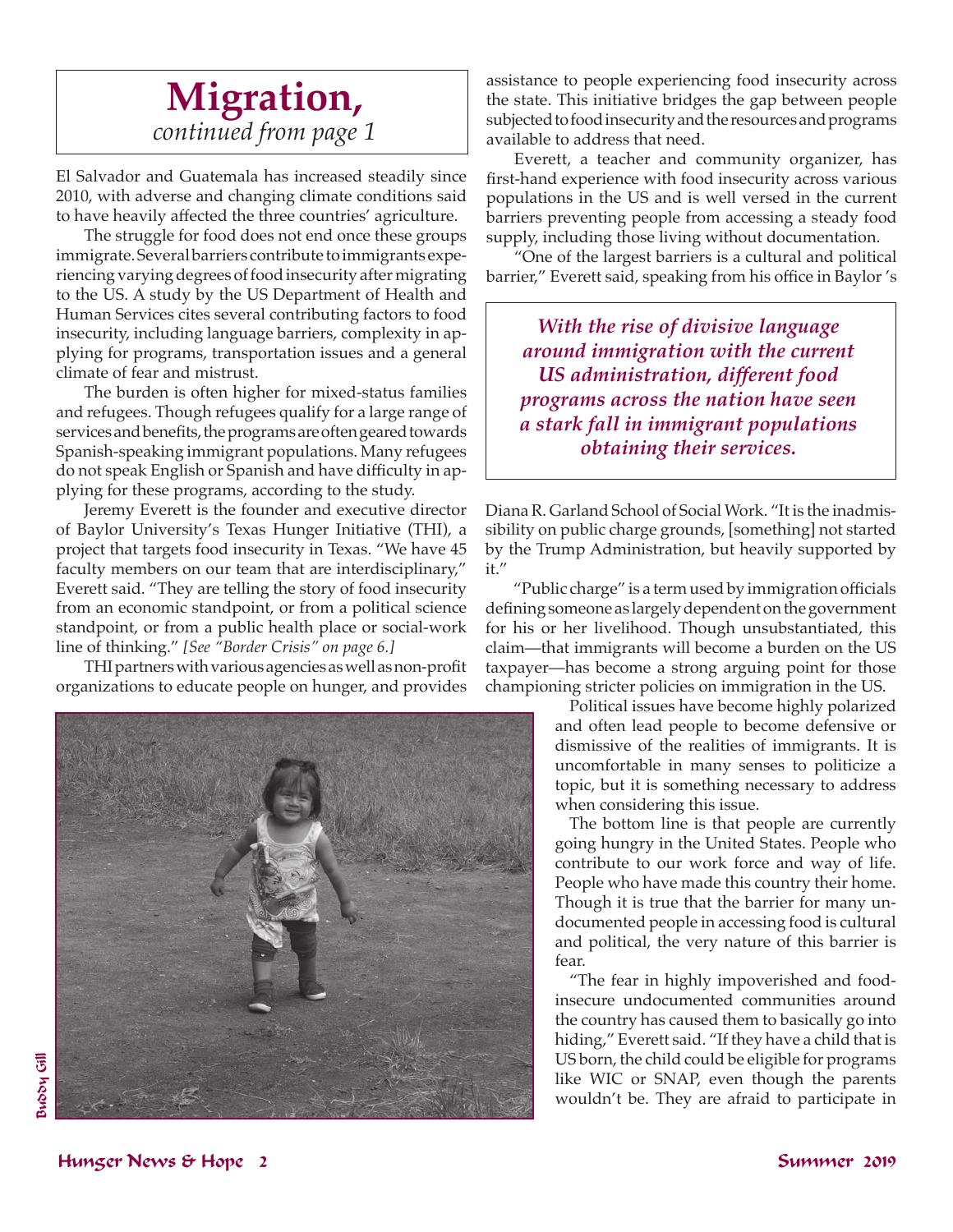those programs. They were afraid to take their kids to Summer Meal Sites last summer. They are afraid to sign their kids up for school lunch programs.

"We are talking about people that already didn't make enough money to live, many of whom have experienced a high degree of trauma in getting to the US and leaving the violence that they came from."

With the rise of divisive language around immigration with the current US administration, different food programs across the nation have seen a stark fall in immigrant populations obtaining their services. Individuals from mixed-status families face a higher barrier, as those who qualify may not apply for fear of bringing attention to undocumented family members.

"The Food Assistance Convention saw a sharp decline in the Hispanic community accessing their services after the 2017 inauguration," said Emily Morrow Loachamín, one of the founders of La Puerta, a nonprofit organization that works to connect the Hispanic community to legal and social services.

Loachamin, along with her husband, Israel, have established partnerships across various platforms, including the local school district and WIC, to help alleviate some of these barriers. According to its website, La Puerta "prioritizes family support, technology, after-school programs, as well as the provision of life skills training—all within a faith-based environment."

"We need a lot more people at this table," Loachamín said. "This is what we are called to do as human beings and as Christians. If you read scripture from the Old Testament to the New Testament, social justice is at the heart of who God is."

The largest population rallying for strict immigration reform are conservative, white Evangelicals. This group identifies strongly with the Christian faith and often use it as part of its platform for conservative values.

So then, who in fact is Jesus? Is he a moderate looking for good policy on a contentious issue? Is he cautious, looking to protect his own before branching out a wider sphere of proximity? Or is he radical? Does he believe all are his charge no matter the size of the resources? There are many examples to look to on the





*The bottom line is that people are currently going hungry in the United States. People who contribute to our work force and way of life. People who have made this country their home.* 

nature of Christ, but the one that comes to mind has five loaves of bread and two fish.

*—Adrienne Kruse recently graduated from Baylor University with a degree in Journalism and Social Justice. She served as an intern for Seeds during the fall 2018 and spring 2019 semesters. She plans to spend a year hiking along the Pacific US coast, and then to enroll in a criminal justice track at a seminary.* 

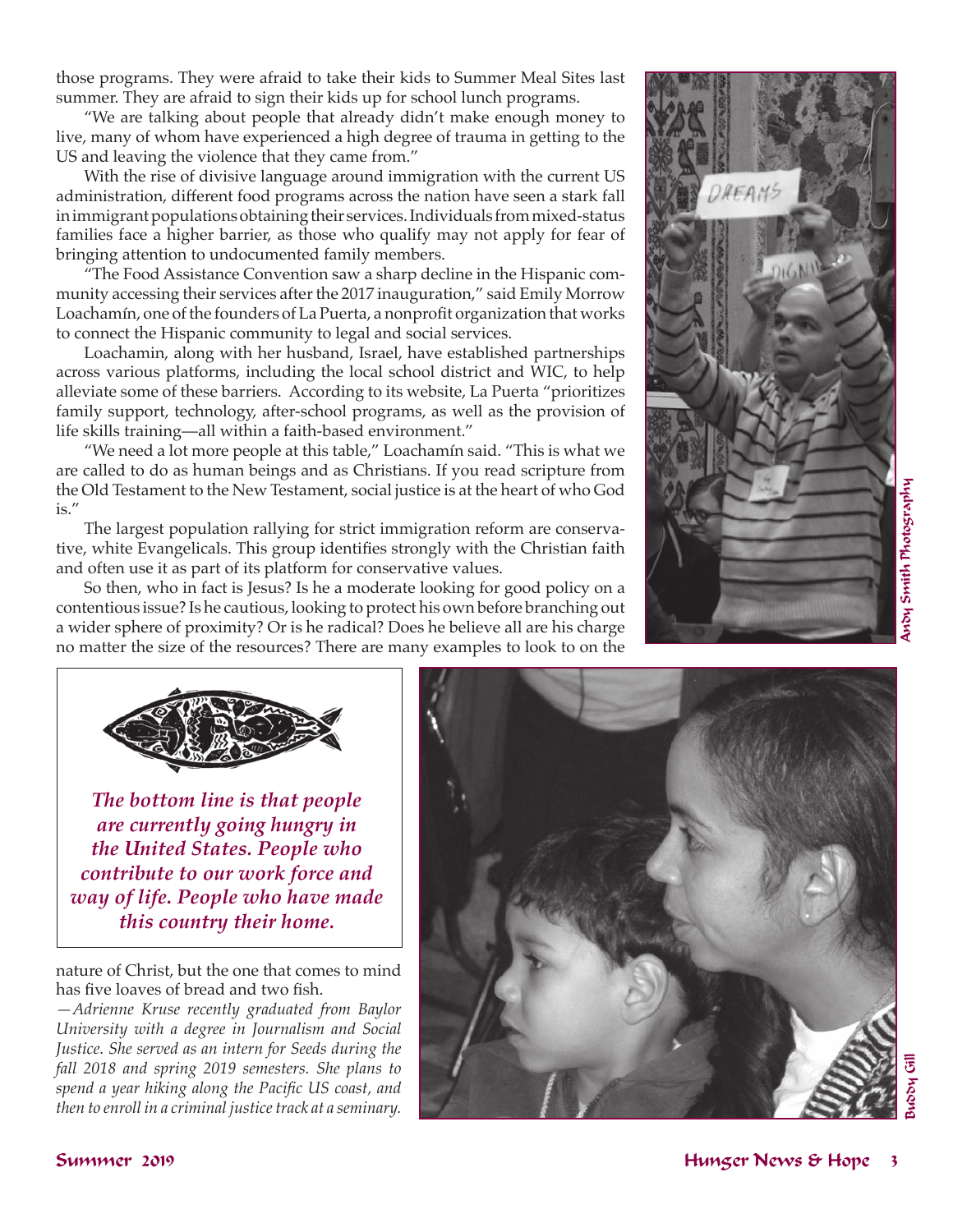## opinion/editorial

# *The Border Crisis*

### by Jeremy K. Everett

**I** first engaged the borderlands in 2011 when the organization I represent, Baylor University's Texas Hunger first engaged the borderlands in 2011 when the orga-Initiative, was asked to address a spiking child-hunger crisis there. One in two children in the Rio Grande Valley was food-insecure, so an organized response was desperately needed. That was when I first met Sister Norma. She agreed for Catholic Charities to step in to provide meals to children when they were out of school, and their summer and after school meals programs became a lifeline for children and families in the Valley.

A few weeks ago, I was with Sister Norma again. This time I was hosting friends from the East Coast coming to

*The issues of providing respite for families seeking a better life, for agents securing our border, and for children and families struggling with such extreme forms of poverty that they go without food does not necessitate partisan politics.* 

bear witness to the migrant crisis that began in 2014. We sat in Sister Norma's respite center for undocumented immigrants who had recently been released from holding tanks

controlled by the US Border Patrol. She recounted how she was pulled into the migrant crisis in 2014.

She was invited to a holding facility, where she was escorted into a small room with more than 300 children under the age of five crowded into a room so small they could not all sit at once, much less lie down. The children had been there for days with mud caked onto their faces from crossing the Rio Grande. They looked longingly into her eyes, weeping, saying to Sister Norma, "Ayudame."

"Help me."

It broke her heart and the hearts of the Border Patrol agents. And was the impetus for her starting a respite center for individuals and families.

Sister Norma and others doing work like hers have been moved to front and center in the national conversation around border security. The issue is complex and treating it as such is paramount. We have gracious people providing shelter to the stranger, attempting to restore human dignity to people who have been discarded by nations.

While visiting Sister Norma's respite center, I saw a young man holding his sleeping three-year-old child who rested in the safety of his father's arms. His father and many of the others had traveled 2,000 miles from Central America (the equivalent of walking from Waco, TX to Seattle, WA), fleeing violence and poverty in their countries of origin, hoping for a better life in the US. I am not sure if this is what they imagined.

I also have met Border Patrol agents putting their lives on the line trying to prevent cartel violence and drugs from entering our porous border, and countless landowners who have expressed fear regarding what is lingering in the darkness of the sage-brush country in south Texas.

The issues of providing respite for families seeking a better life, for agents securing our border, and for children and families struggling with such extreme forms of poverty that they go without food does not necessitate partisan politics.

Instead, it necessitates people willing to do the hard work of listening to people directly affected by the migrant crisis, government leaders from the countries of origin and

Please see "Border Crisis" on page 7.

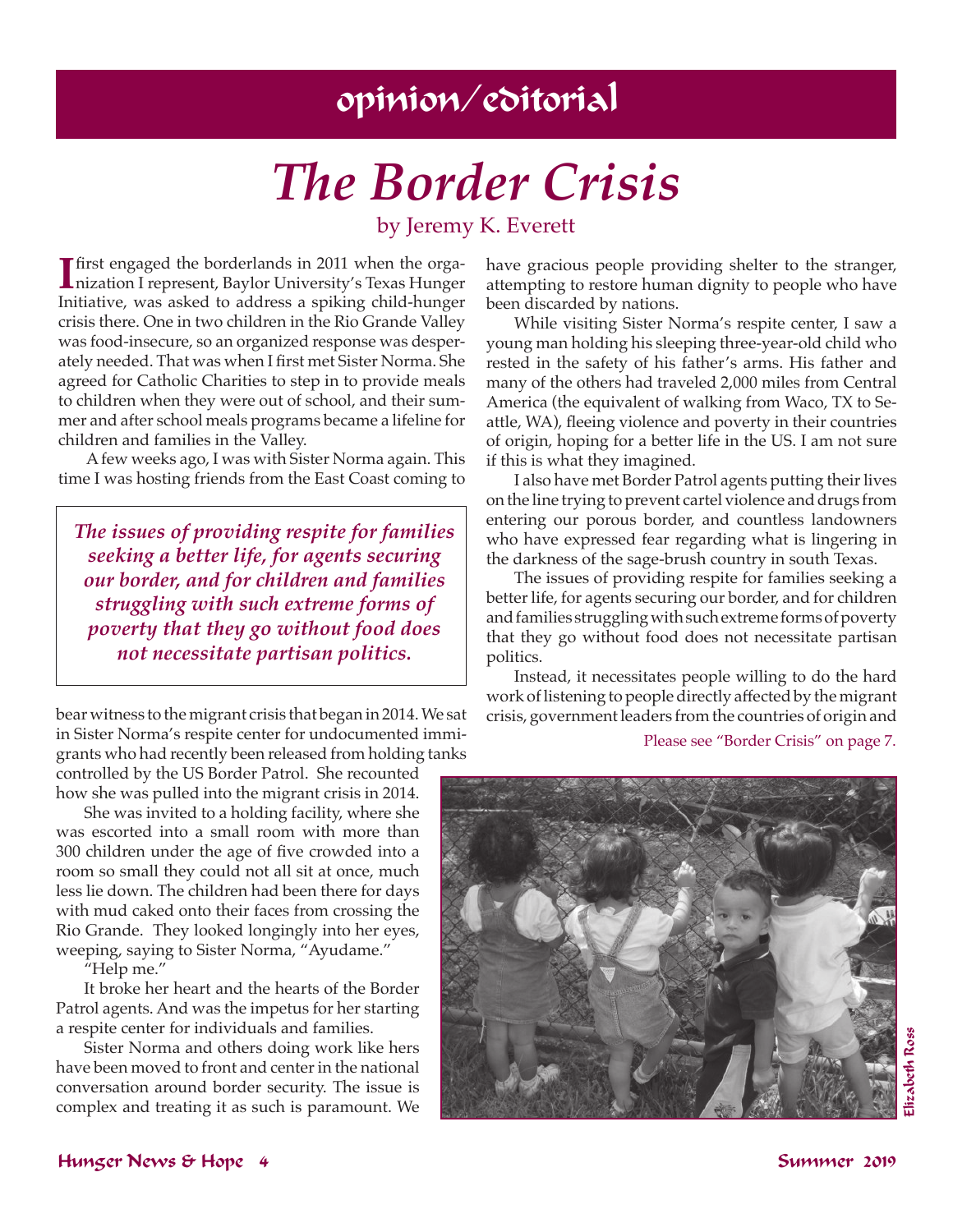## opinion/editorial

# *Continuing the Conversation… On Panhandling*

*Editor's note: It would seem that the stories we printed about Panhandling in a recent issue of* Hunger News & Hope *[See "How Should We Respond to Panhandlers?" and "What I Learned from Panhandlers," HNH Vol 18 No 3, pages 2-3] have struck a definite chord with our readers. In HNH Vol 9 No 1, we printed a response from a longtime reader (see page 6 of that issue.) After that, we solicited responses from a number of folks. The ones on this page are from two members of the Order of Ecumenical Franciscans—one a layperson and the other a retired UCC pastor.* 

### *How to Respond to Panhandlers or Beggars or Those Just Lying There*

**B**ECAUSE (1) none of us are truly "independent" but live <u>interdependent</u> lives; (2) we live and work and associate in an economic system that perpetuates an obscene inequity of wealth accumulation and absence of an economic floor; (3) the housing market has little mercy or place for those lacking substantial economic resources; (4) "sheer luck" is part of the equation for all of us who have "enough," and (5) coping skills vary for each individual:

BECAUSE of these things, I truly feel that someone with nothing or too little has a legitimate claim upon me and everyone walking or driving by on this great road of life. Proximity gives permission to ask, and permission too for the asked to consider and respond as they will.

We all have the freedom to look away and "not see," or to just keep on walking or driving—or to give or share something of what we have. To pull out whatever we've planned for just such an encounter—\$1 coins, \$2 bills, \$5 bills, help kits—or to make eye contact and to give a blessing and to receive a blessing.

How we respond does impact our psyche and spirit. Some step away from the encounter with something like joy-while-registering-the-tragedy, or prayerfully, or with anger, or guilt, or a bit more callousness for the next such encounter that invites a practiced "no" or no response at all. And we Christians, whatever our response, have to (get to) read or hear again: "I was hungry, and you…."

Compassion is a blessed thread that keeps our eyes and ears and minds and hearts and souls attached to each other in our interior being, and to every neighbor and creatureof-creation that shares our space, and to every participant in tragedy we read about or see via TV or computer—it's one long, tough thread. And sticky. You can't get rid of it!

> Rev. Michael Vosler, OEF Rohnert Park, CA



### *Connecting on a Human Level*

This is such an important topic! Panhandlers specifically, **L** and the housing-insecure and homeless in general, are typically dehumanized and vilified in the area where I live. And the authorities regularly do things that make it more difficult to relate to or help panhandlers.

For example, last year, the city passed an ordinance that prohibits panhandlers from standing on street corners and medians, and prohibits drivers from handing anything to them from their car. This was ostensibly to address pedestrian safety, but it has definitely impacted panhandlers and homeless folks, driving up fear and isolating people even more.

As a result, a lot of folks have become quite wary of receiving support; it tends to be best for everyone to work together through well-established relationships. Here's one project we've become involved in. We assemble emergency, non-perishable meal kits that are distributed through trusted partners like the Good to Go Mobile Soup Kitchen. (http://goodtogomobilesoupkitchen.weebly.com)

We also collect seasonal and consumable items, such as batteries, menstrual products, socks, etc. that can be shared with the meals.

The constant antagonism toward homeless and housing- or food-insecure folks around here makes me extra grateful for the compassionate response you shared from Rev. Charley Garrison *[see "Continuing the Conversation on Panhandling," HNH Vol 19 No 1, Spring 2019, page 6.]* Connecting with one another on a human level, sharing life and love, is a beautiful path and a wonderful respite to the dehumanizing, cruel ways we often witness and suffer.

> David Katya Ketchum (Brother Jacoba), OEF Springfield, MO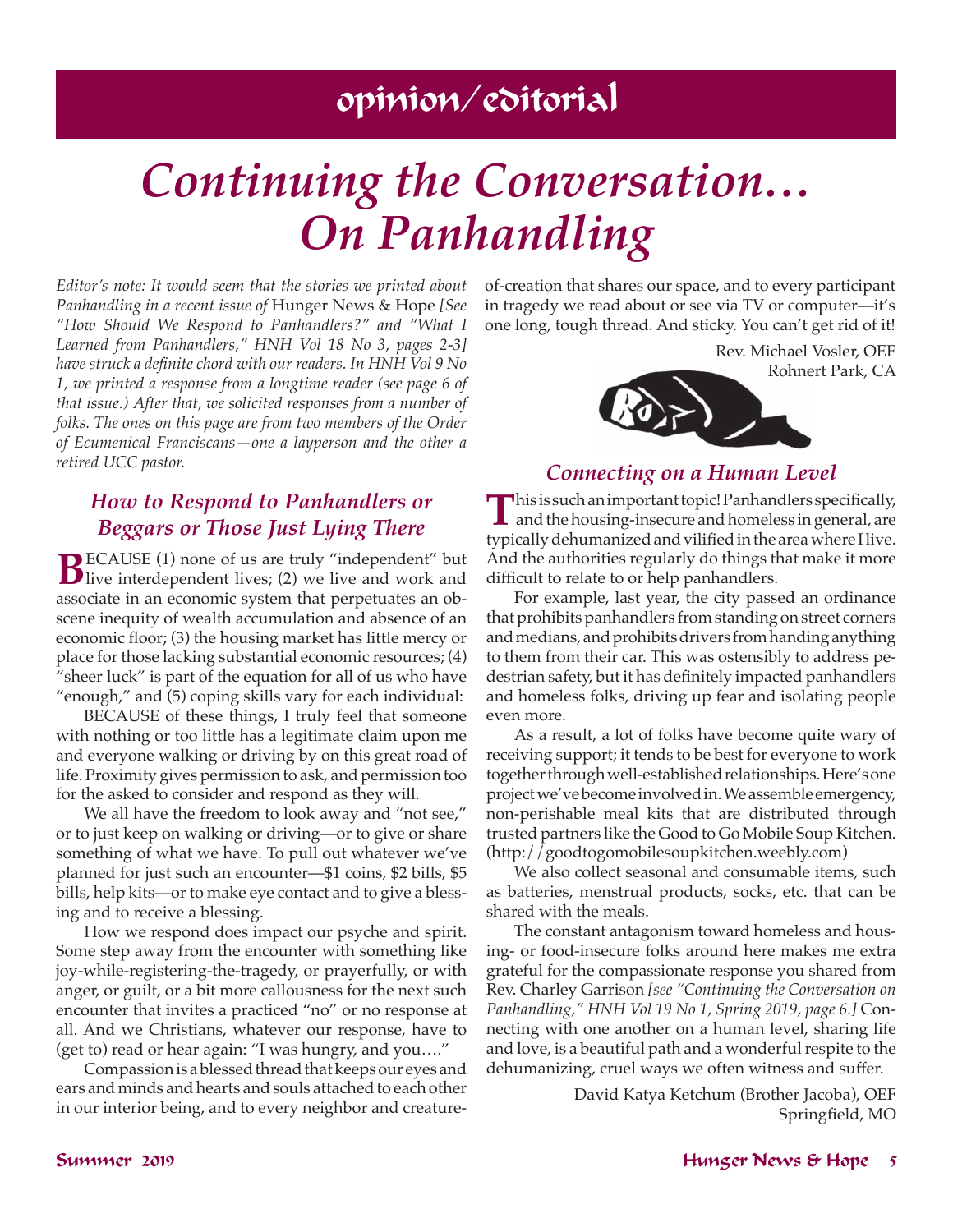### resources & opportunities

# *New Book Crosses Ideological Divides to End Hunger in America*

#### *I Was Hungry:*

*Cultivating Common Ground to End an American Crisis*  by Jeremy K. Everett \$16.99, Paperback, 176 pages

#### Brazos Press, August 2019

**T**his book offers an accessible assessment of the current food-insecurity crisis in the US, and it offers a strategy for addressing it. Jeremy Everett, a nationally recognized anti-hunger leader, calls Christians in the US to work intentionally across ideological divides to build trust with one another and impoverished communities. This, he says, is the only way to effectively end the hunger crisis in the US.

Everett, appointed by the US Congress to the National Commission on Hunger, founded and directs Baylor University's Texas Hunger Initiative (THI), a successful ministry that is helping to eradicate hunger in Texas and around the globe. THI partners with the United States Department



of Agriculture, Texas state agencies, the corporate sector, and thousands of faith-based and community-based organizations to develop and implement strategies to alleviate hunger through policy, education, research and community

*I believe most of us want children to have ample access to food and adults to be able to find work that can sustain a family. I also imagine most of us believe that accomplishing these things doesn't have to pit us against one another.*

organizing.

In *I Was Hungry*, Everett details the organization's history and tells stories of its work with communities from West Texas to Washington, DC, helping Christians of all political persuasions understand how they can work together to truly make a difference.

For those who have been in the struggle for food justice for decades, *I Was Hungry* offers new ideas and perspectives. For those who are just beginning, it offers good information about the hunger crisis in this country. Below is an excerpt:

*I believe most of us want children to have ample access to food and adults to be able to find work that can sustain a family. I also imagine most of us believe that accomplishing these things doesn't have to pit us against one another. There seems to be a collective intuition that working together to solve our country's biggest problems is a better path forward than the mean-spiritedness and vitriol we see from our politicians, preachers, political commentators and endless social media posts. Let's work together across our ideological divides to address hunger, cultivating trust that will put our nation on a path toward economic opportunity for all people.*

Everett has spent over two decades in anti-hunger work and frequently speaks on poverty, hunger, community development and social entrepreneurship. He regularly writes for *HuffPost* and has been featured in PBS documentaries, in newspapers such as the *Dallas Morning News*, and on talk shows.

#### Hunger News & Hope 6 Summer 2019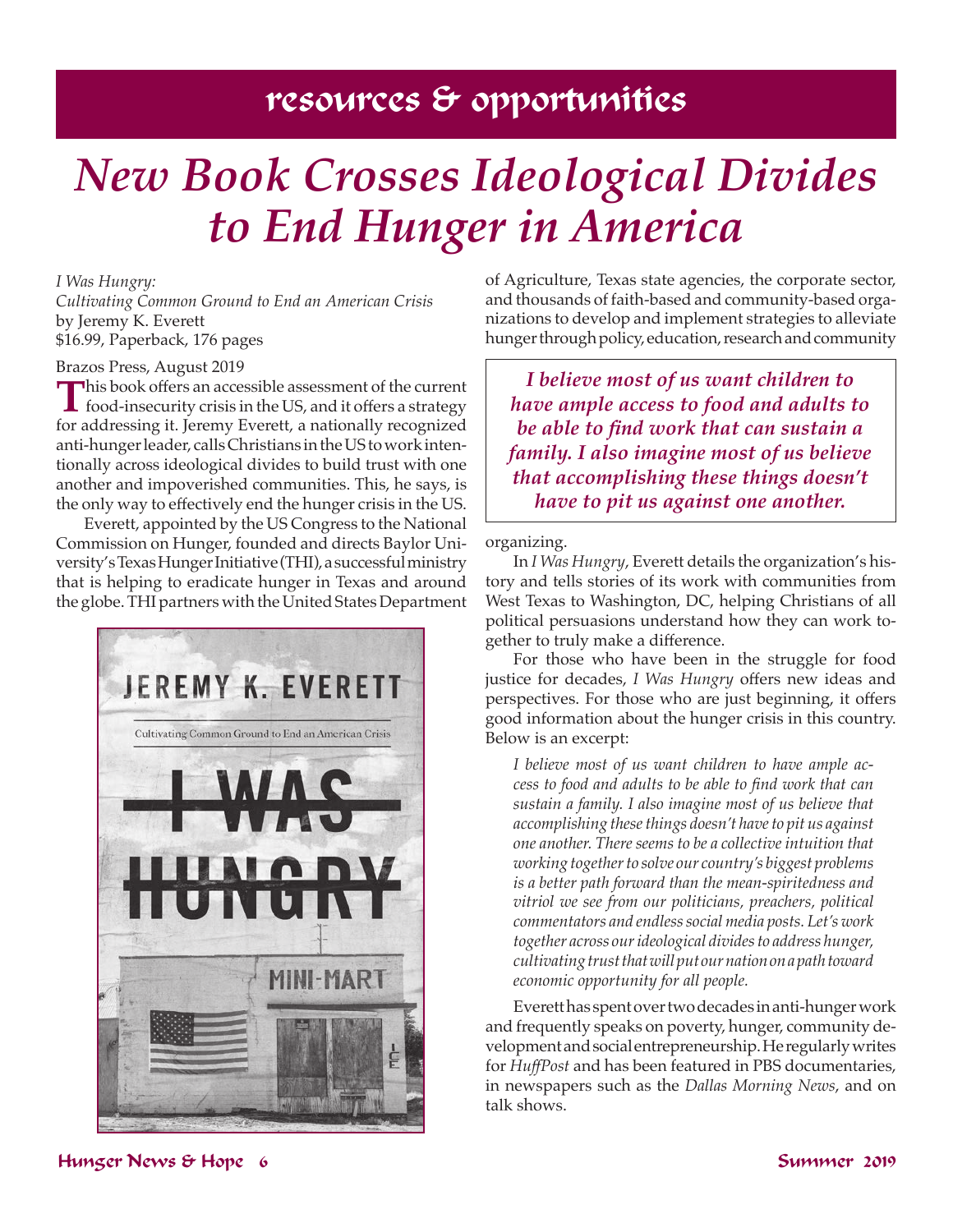## resources & opportunities

# Teach Justice through Worship.



promotional copy of a Lent, Advent or Hunger Emphasis worship packet from Seeds of Hope.

*Sacred Seasons* is a series of creative worship tools to help raise awareness of hunger and justice issues. A year's subscription of US\$100 includes Advent/Christmastide, Lent/Eastertide and a fall Hunger Emphasis resource. To order, call 254/755-7745 or e-mail seedseditor1 $@$ gmail.com. Single packets are US\$40. (Non-US subscriptions are US\$115; individual packets are US\$50.) For more information, go to www.seedspublishers.org.



*Email seedseditor1@gmail.com for a pdf of this four-session workshop from Seeds of Hope.*

## **Border Crisis,**  *continued from page 4*

the saints giving their lives to remind us of the sacredness of all human life, no matter its origin.

I believe most of us want children to have ample access to food and adults to find a safe place to live. I also imagine most of us believe that accomplishing these things doesn't have to pit us against each other.

Civil debate and discussion need to happen about our border crisis. It is complicated enough without adding the complexity of partisanship. However, for people of faith our calling is less complicated. After all, Jesus told us what it takes to inherit eternal life in the Gospel of Matthew, "I was hungry, and you gave me something to eat. I was a stranger, and you invited me in."

*—Jeremy Everett, the founding director of the Texas Hunger Initiative, has spent more than 20 years in anti-hunger work and is a nationally recognized leader in the field. He recently served on the US Congress' National Commission on Hunger.*